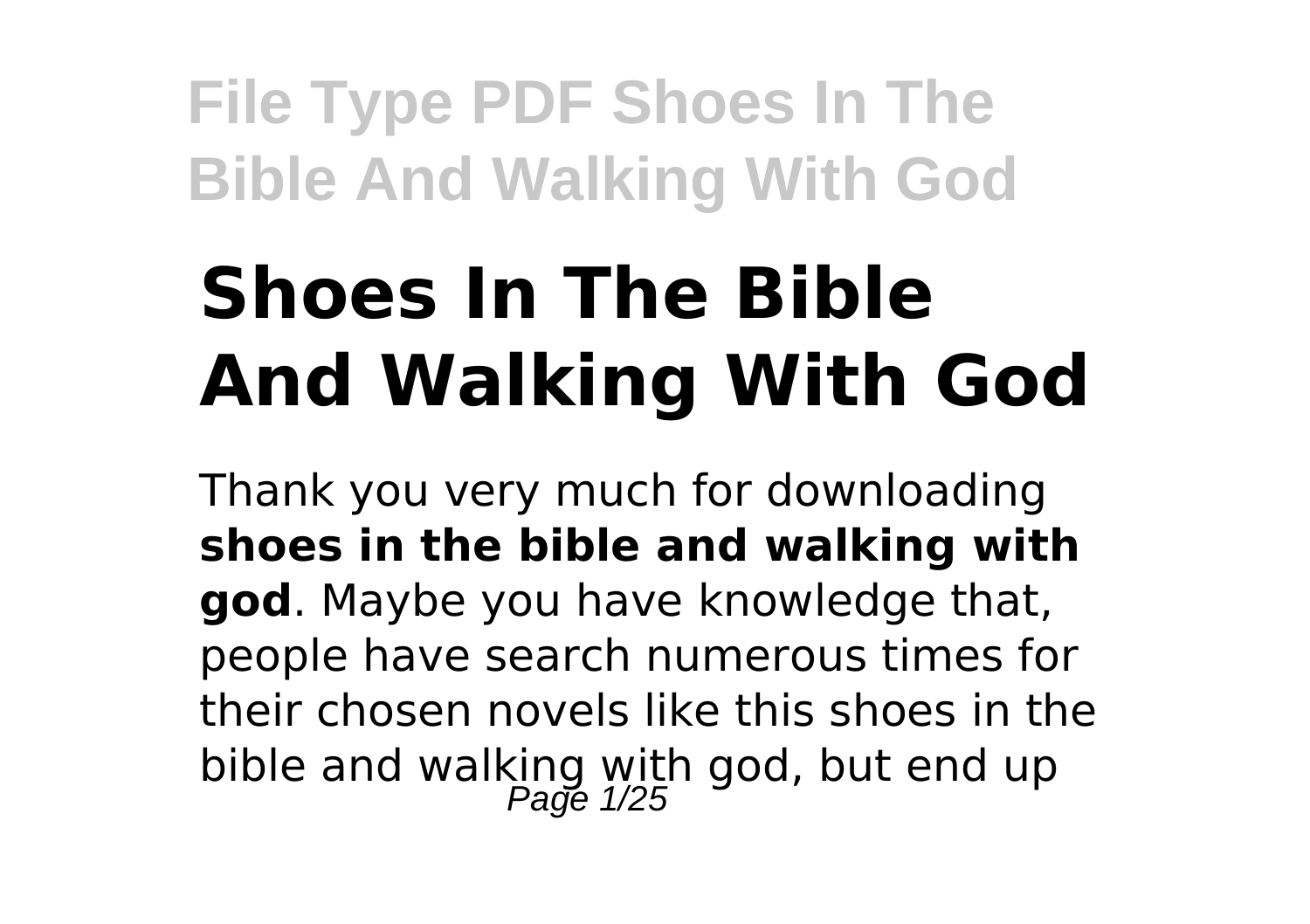in infectious downloads. Rather than enjoying a good book with a cup of tea in the afternoon, instead they are facing with some harmful bugs inside their laptop.

shoes in the bible and walking with god is available in our digital library an online access to it is set as public so you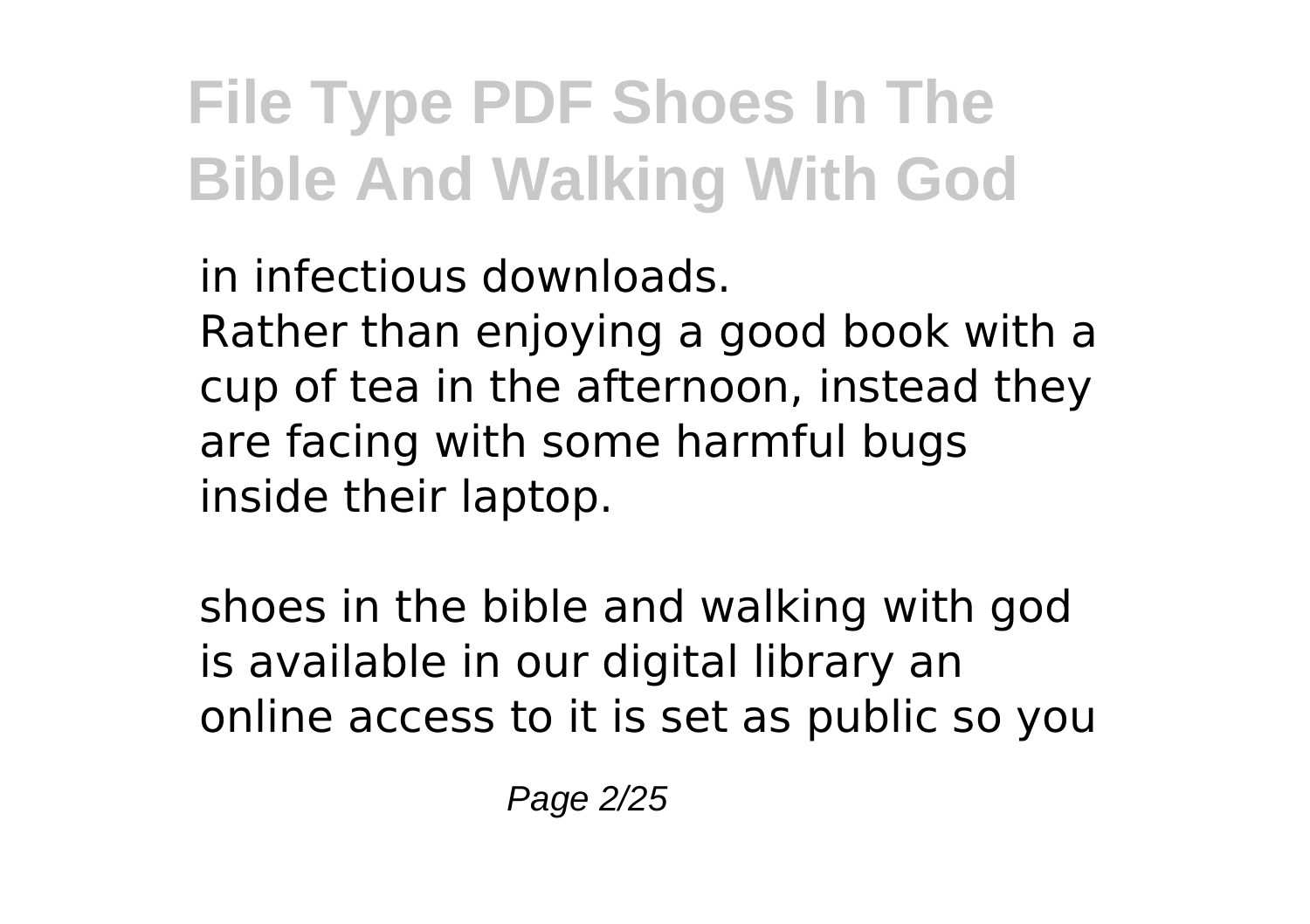can download it instantly. Our book servers hosts in multiple locations, allowing you to get the most less latency time to download any of our books like this one.

Merely said, the shoes in the bible and walking with god is universally compatible with any devices to read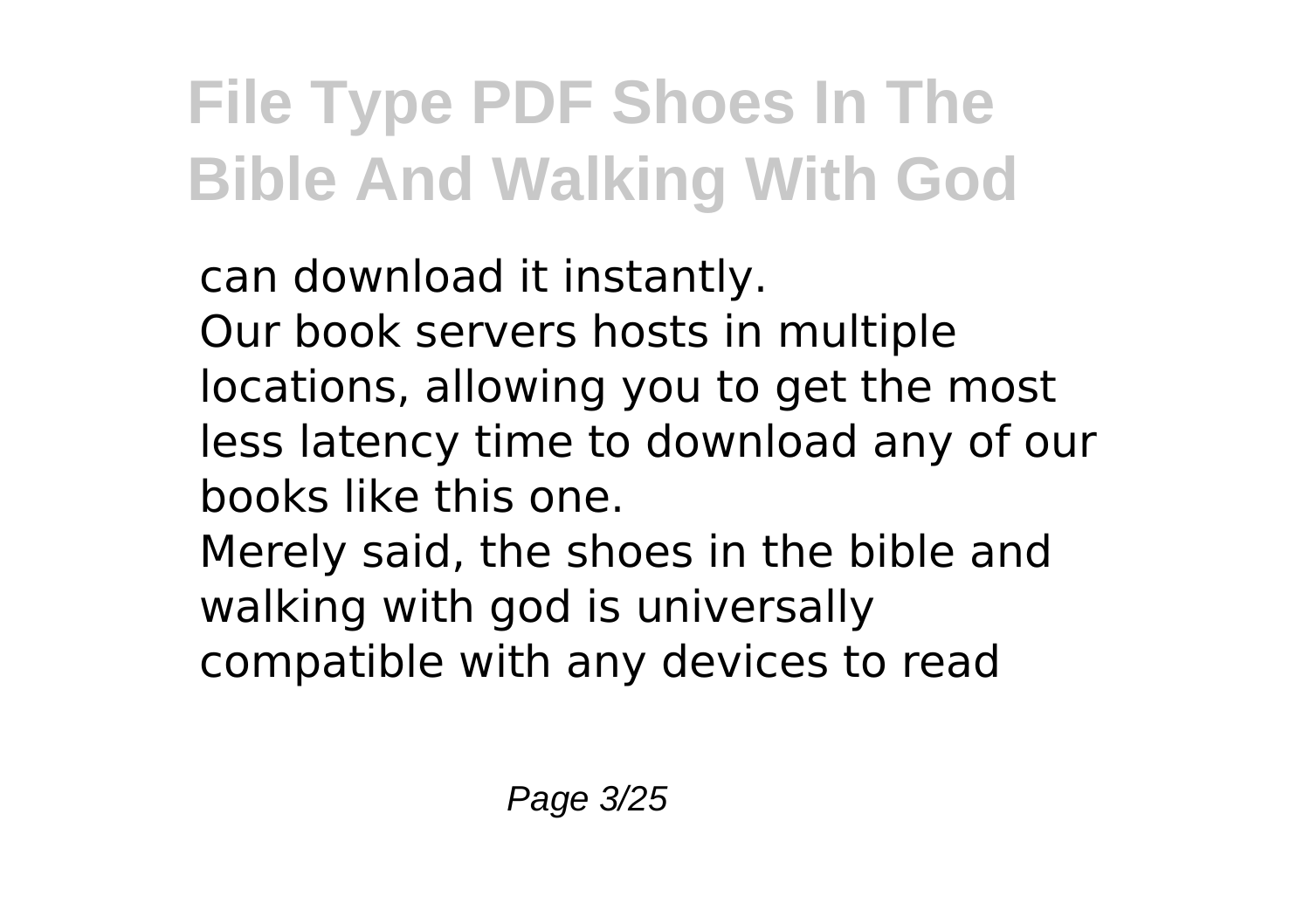Thanks to public domain, you can access PDF versions of all the classics you've always wanted to read in PDF Books World's enormous digital library. Literature, plays, poetry, and non-fiction texts are all available for you to download at your leisure.

### **Shoes In The Bible And**

Page 4/25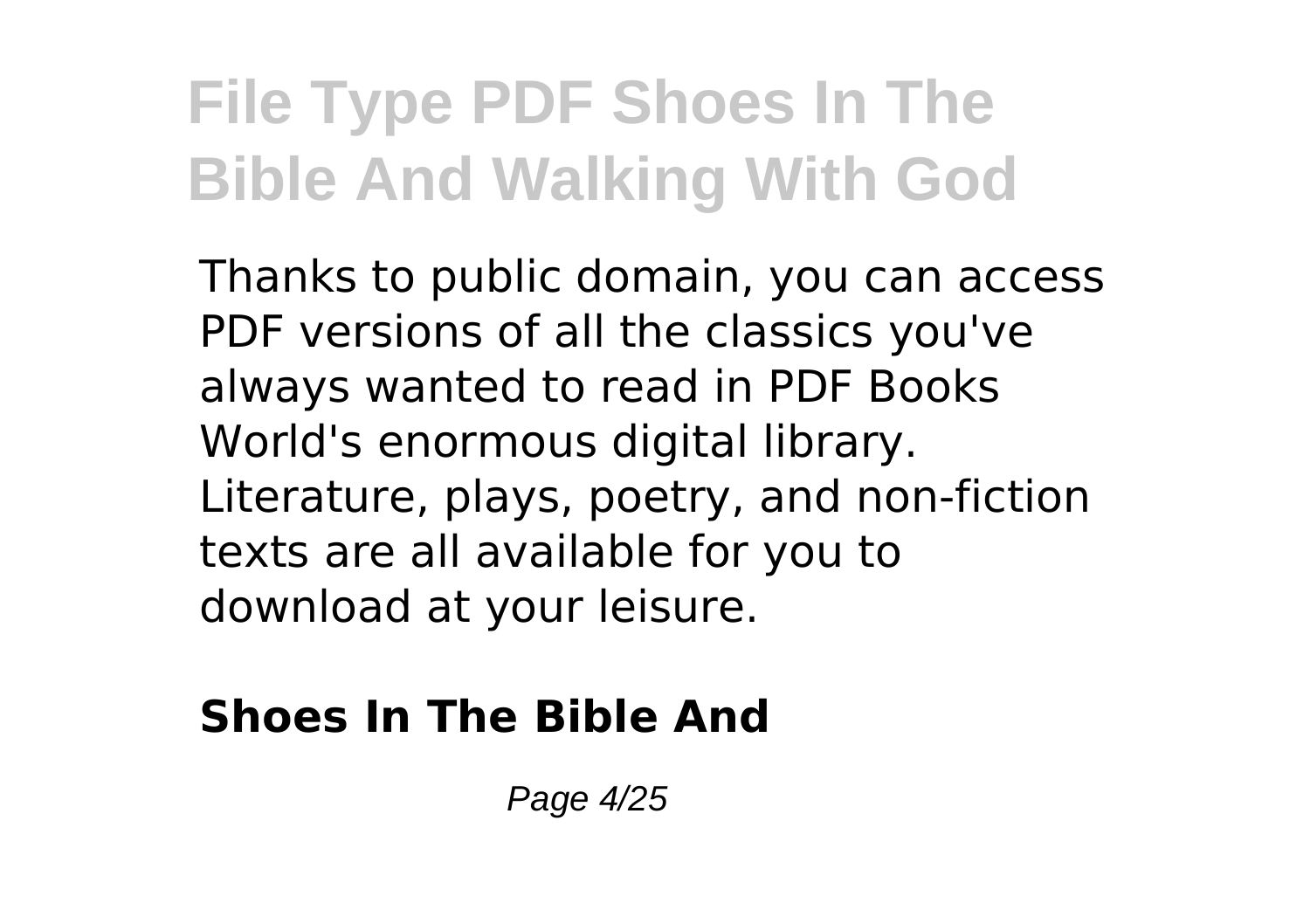There is no word for shoes in the Old Testament, but there is a word for going without shoes, being barefoot— Yahef, "to be without shoes." The ultimate root of Yahef lies in the primary roots notion "of peeling, removing the bark of shell," exposing it naked and hence shameful.

### **Shoes in the Bible - Early Church**

Page 5/25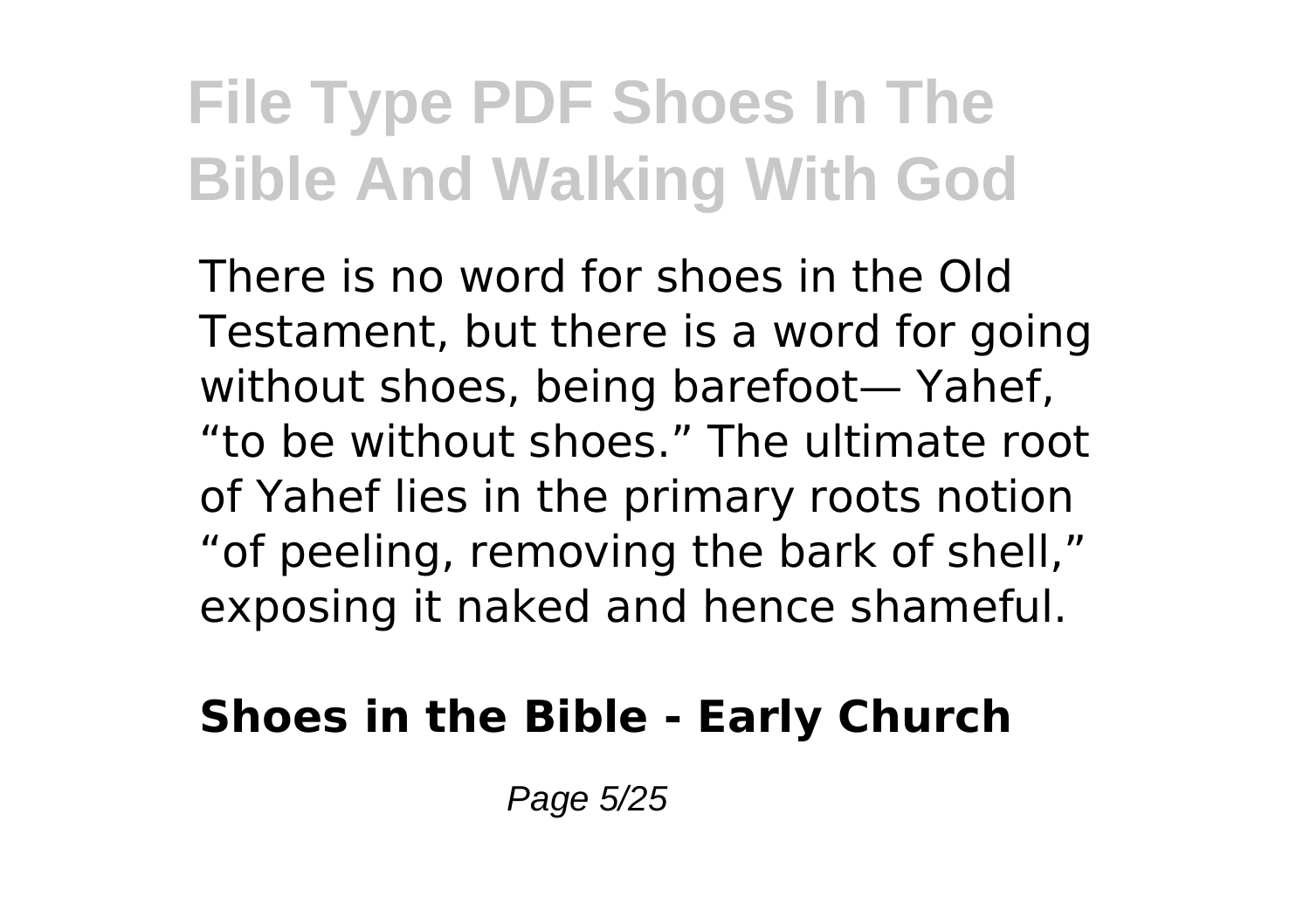### **History**

Acts 7:33 - Then said the Lord to him, Put off thy shoes from thy feet: for the place where thou standest is holy ground. Ezekiel 24:17 - Forbear to cry, make no mourning for the dead, bind the tire of thine head upon thee, and put on thy shoes upon thy feet, and cover not [thy] lips, and eat not the bread of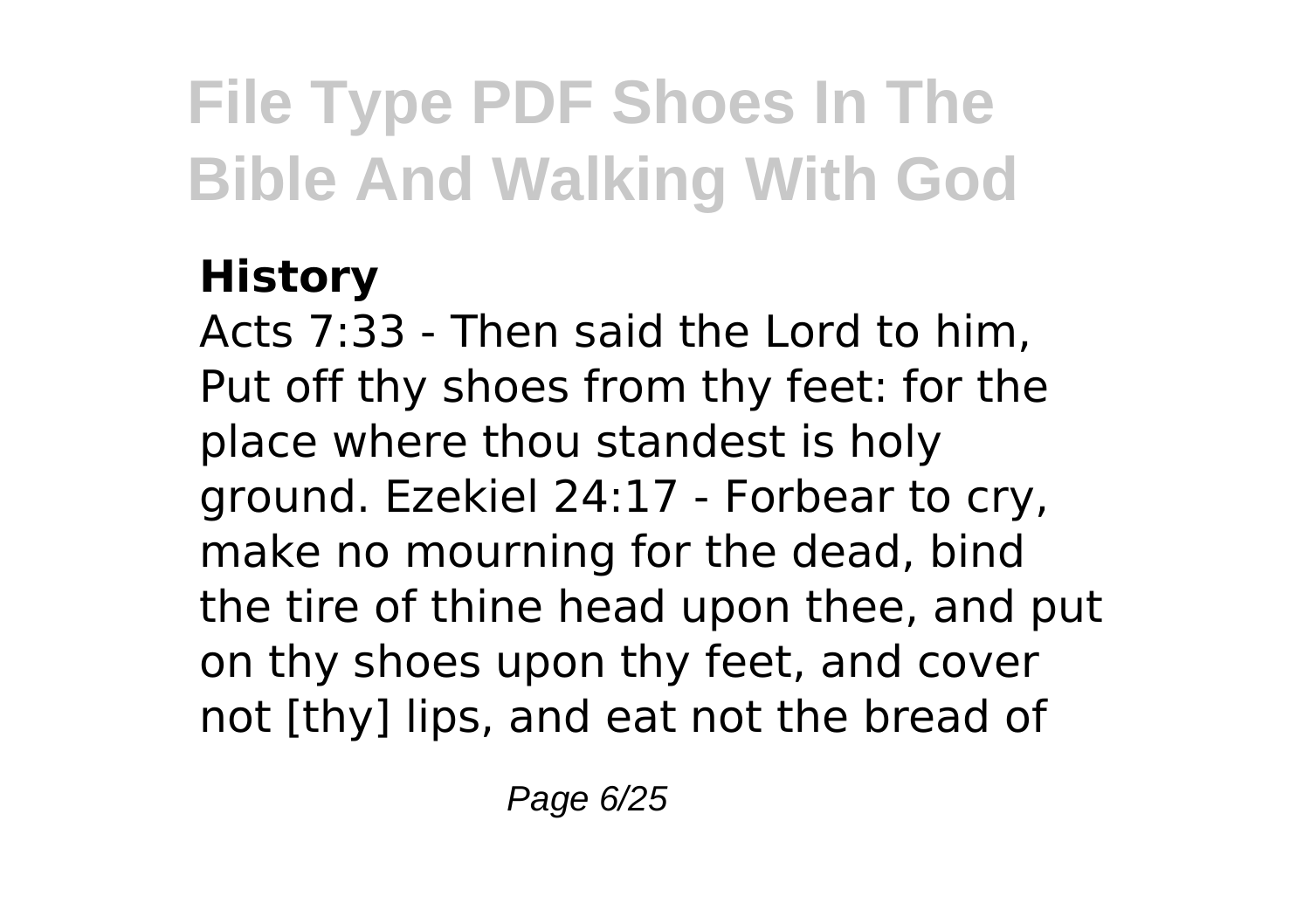men.

### **BIBLE VERSES ABOUT SHOES**

Shoes are a special dream symbol. Shoes are mentioned very often in the Bible usually symbolizing our direction and life path. Shoes often symbolize our faith and readiness to be of service to God. In some cases they symbolize the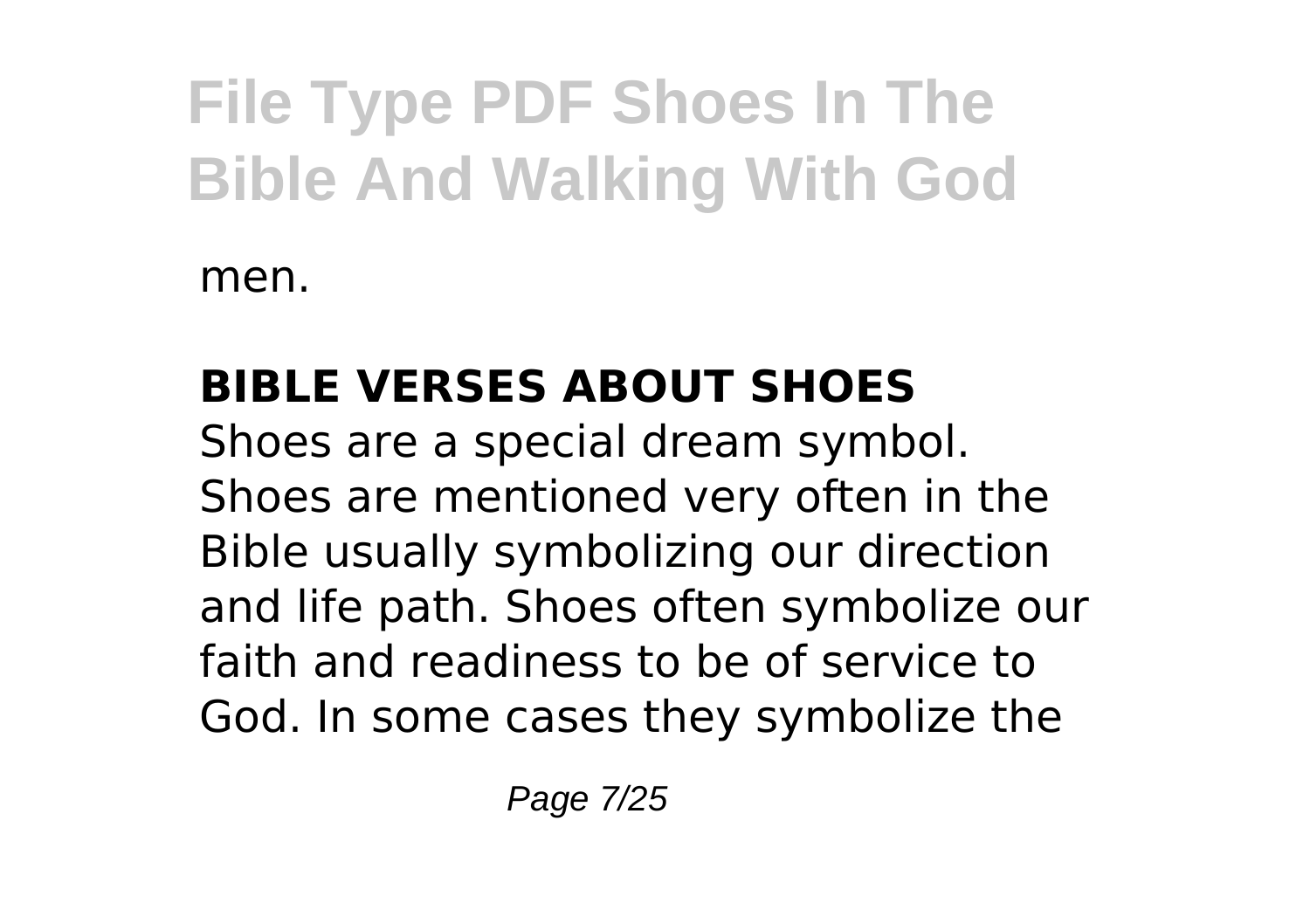protection we receive from God, and the desires granted to us by the Universe.

### **Biblical Meaning of Shoes in Dreams – Meaning and ...**

Therefore by shoes are signified sensuous things, and these being the externals of the natural are of such a nature that they cannot be present when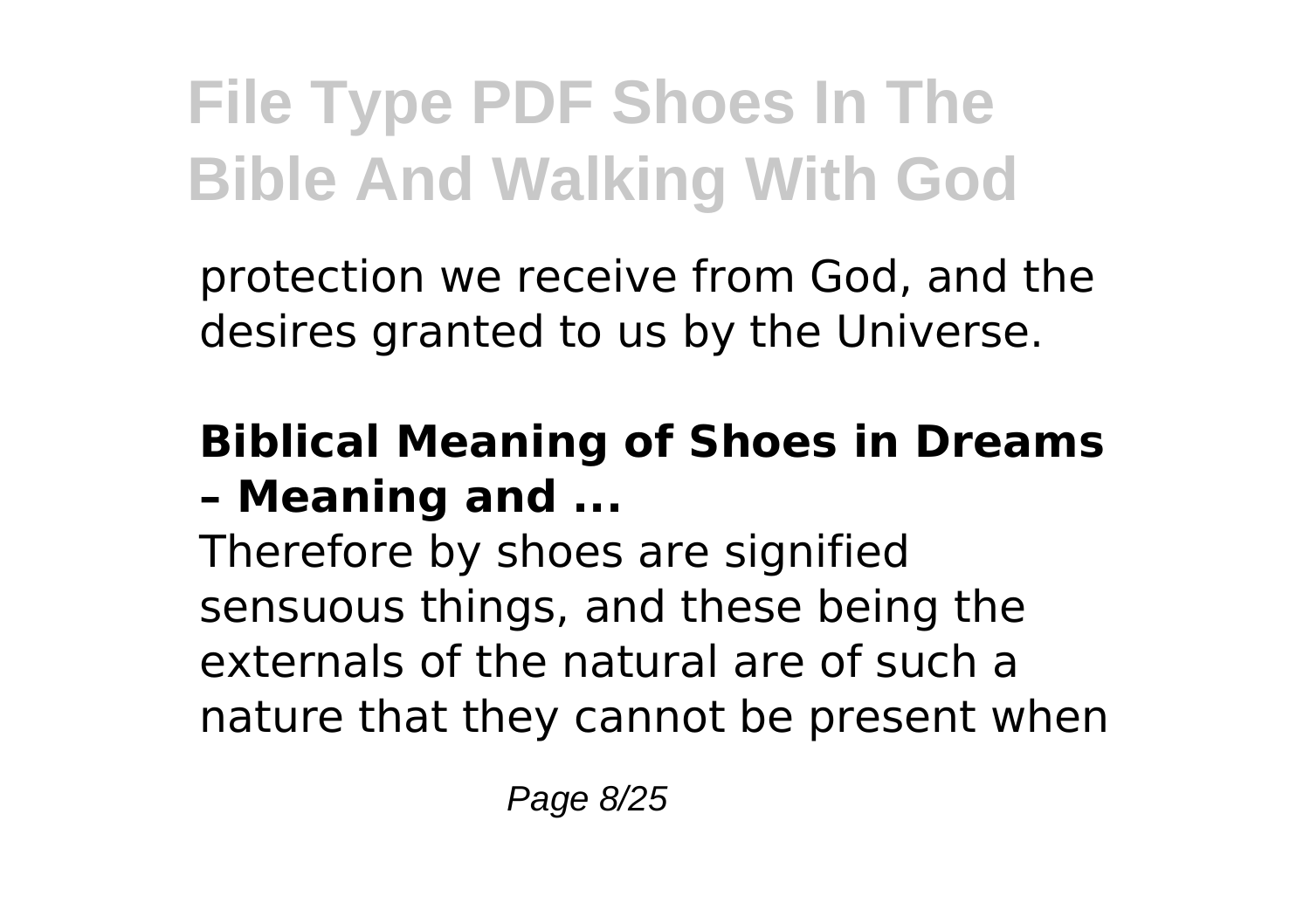the Divine is the object of holy thought; therefore, as at that time representatives were to be observed, Moses was not allowed to approach with shoes on his feet.

### **Spiritual Meaning of Shoe - Bible Meanings**

There is no word in Hebrew that

Page 9/25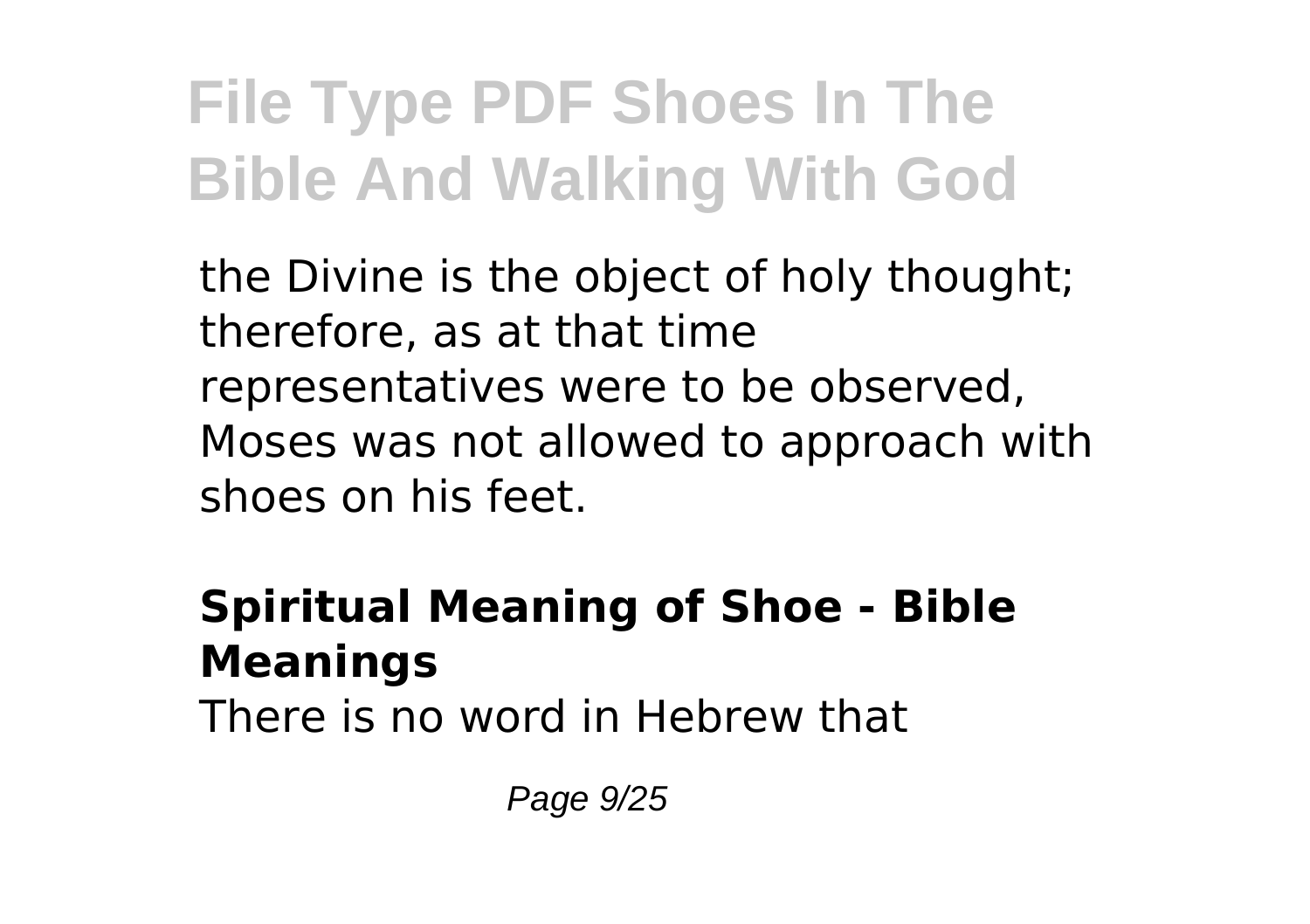connotes wearing shoes, but there is one for being barefoot. "Yahef is defined in Gesenius' Hebrew Lexicon as follows: "to be without shoes. The ultimate root lies in the syllable chaf, chet, peh, and the primary notion is that of peeling, removing the bark of shell."

#### **The role of the shoe in the bible. -**

Page 10/25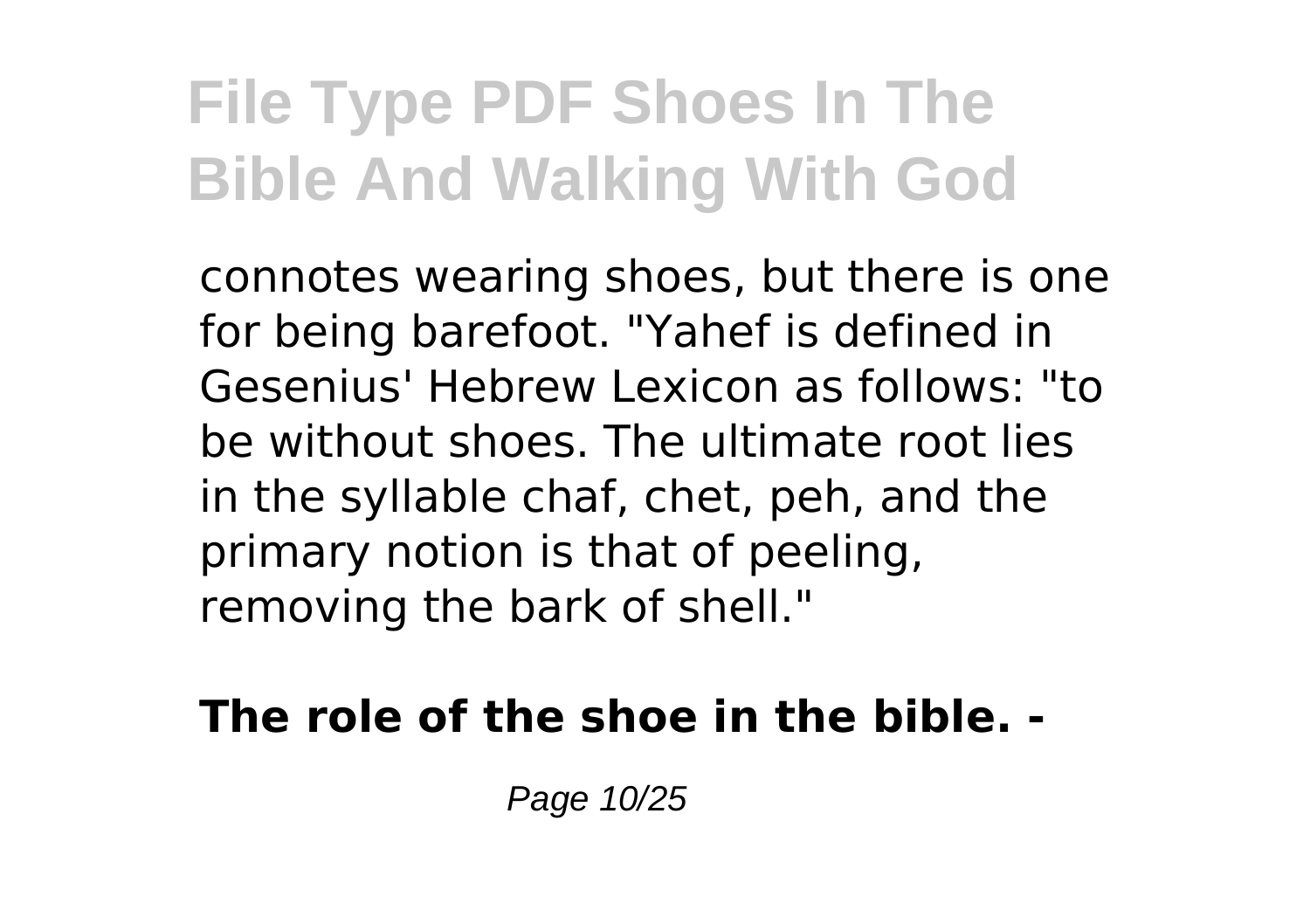### **Free Online Library**

- Jonah is the most famed person in the Bible for wearing running shoes! God told him what to do and where to go and immediately Jonah laced up his running shoes to head in the contrary direction of God's will for his life. THIRD PAIR OF SHOES PEOPLE WEAR ARE FLIP FLOPS! I will add no definition here; the reader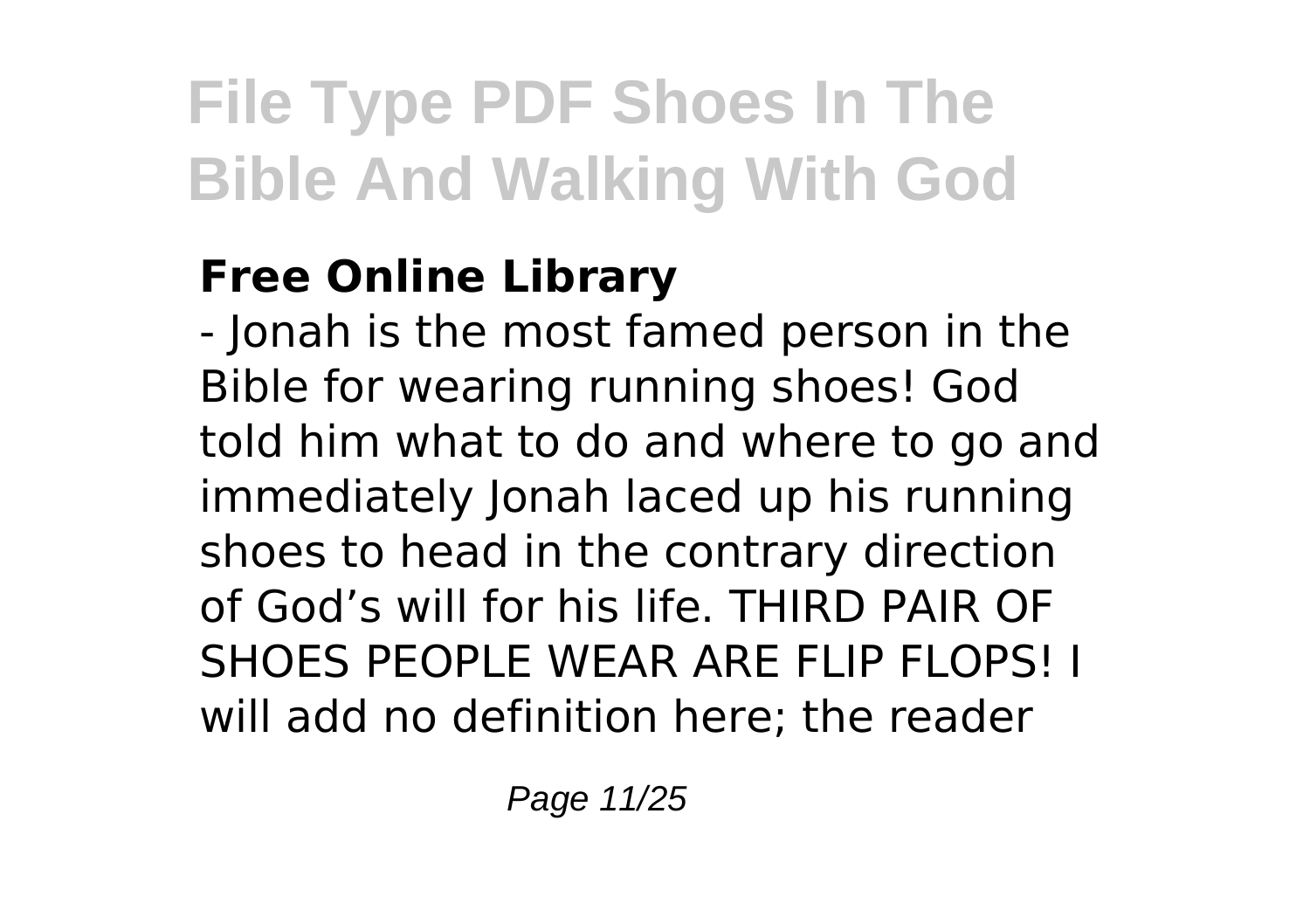knows whereof I speak.

### **A Bible Study On Shoes - The Gospel In A Shoebox | HubPages**

Shoes On. Later in the Bible, in the New Testament, we see more references to footwear, but this time the significance is in putting it on. Again, in a military context, Paul urges the Ephesians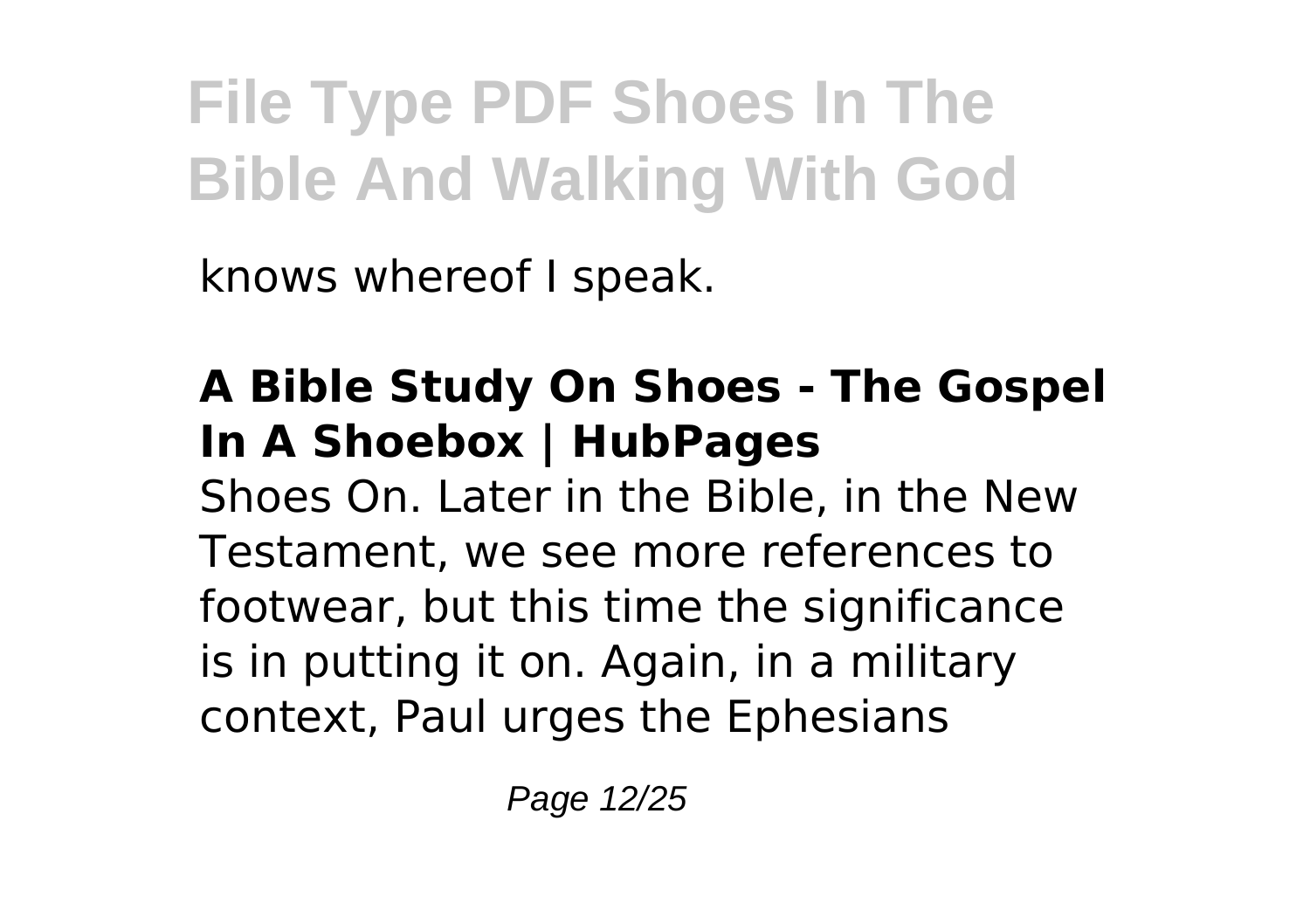(6:13-15): "Put on the full armor of God, so that when the day of evil comes,

### **Take Off Your Shoes - ONE FOR ISRAEL Ministry**

Shoes of Iron, and Strength Sufficient: a New Year's Promise "And of Asher he said, Let Asher be blessed with children; let him be acceptable to his brethren,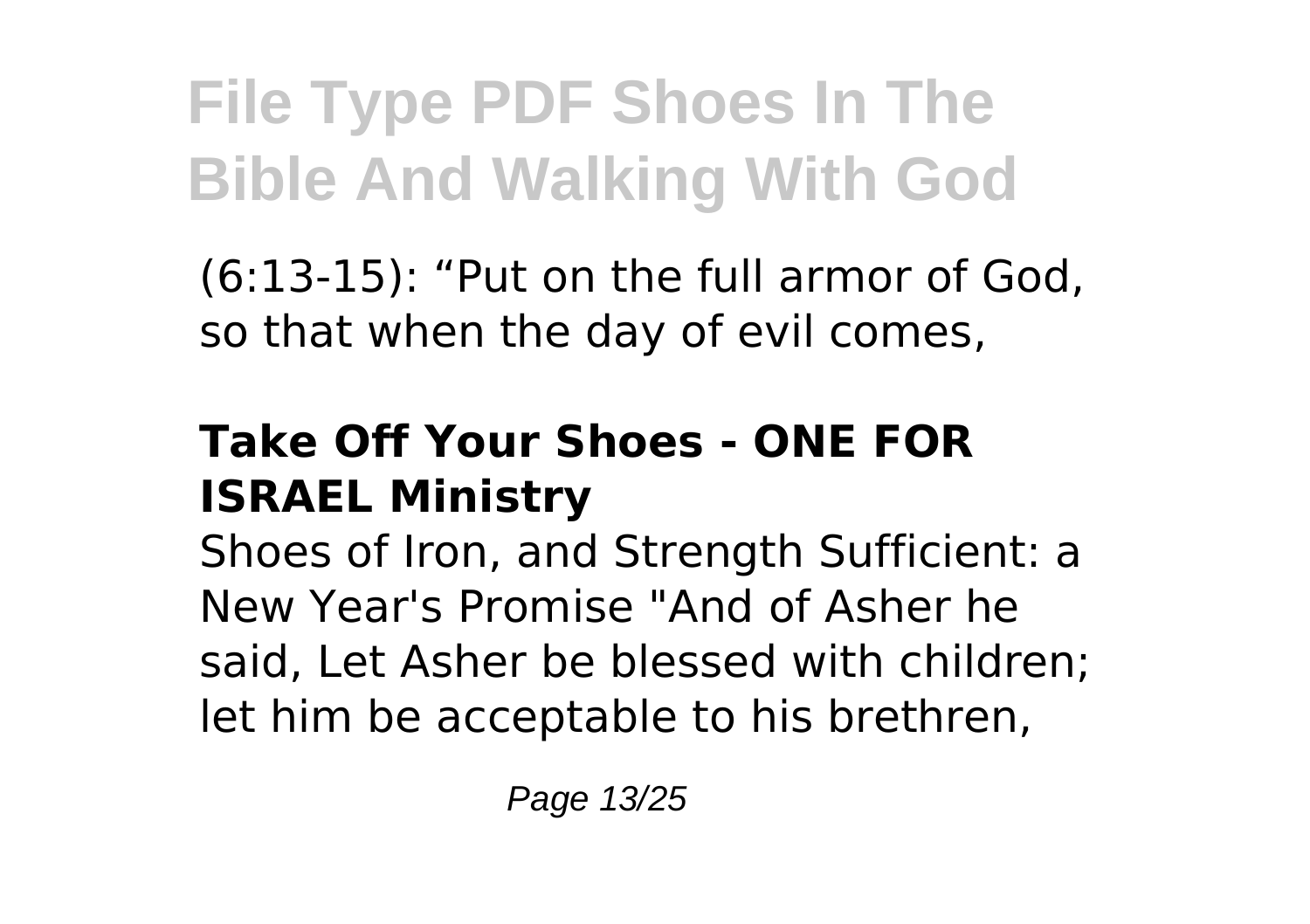and let him dip his foot in oil. Thy shoes shall be iron and brass; and as thy days, so shall thy strength be."--Deuteronomy 33:24-25.

#### **Deuteronomy 33:25 KJV: Thy shoes shall be iron and brass ...** In the Bible, there are various references

to shoes. Removing shoes is connected

Page 14/25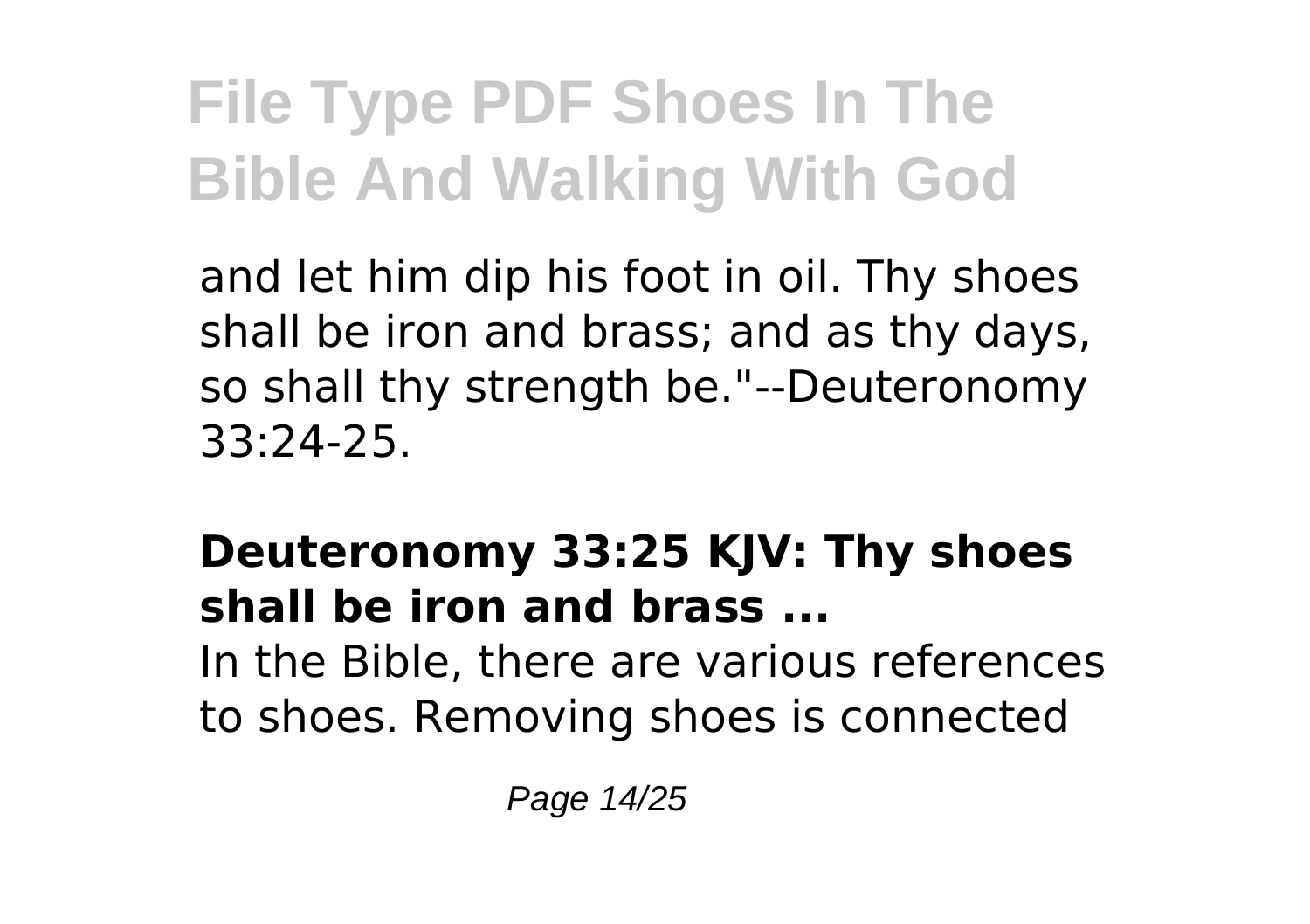to losing somebody's dignity. In many ancient texts shoes also denote the transferring of goods and property. Shoes were only worn in certain places and in many cultures are removed and unfit to be worn in holy places.

#### **Biblical Meaning Of Shoes In Dreams - Meaning and ...**

Page 15/25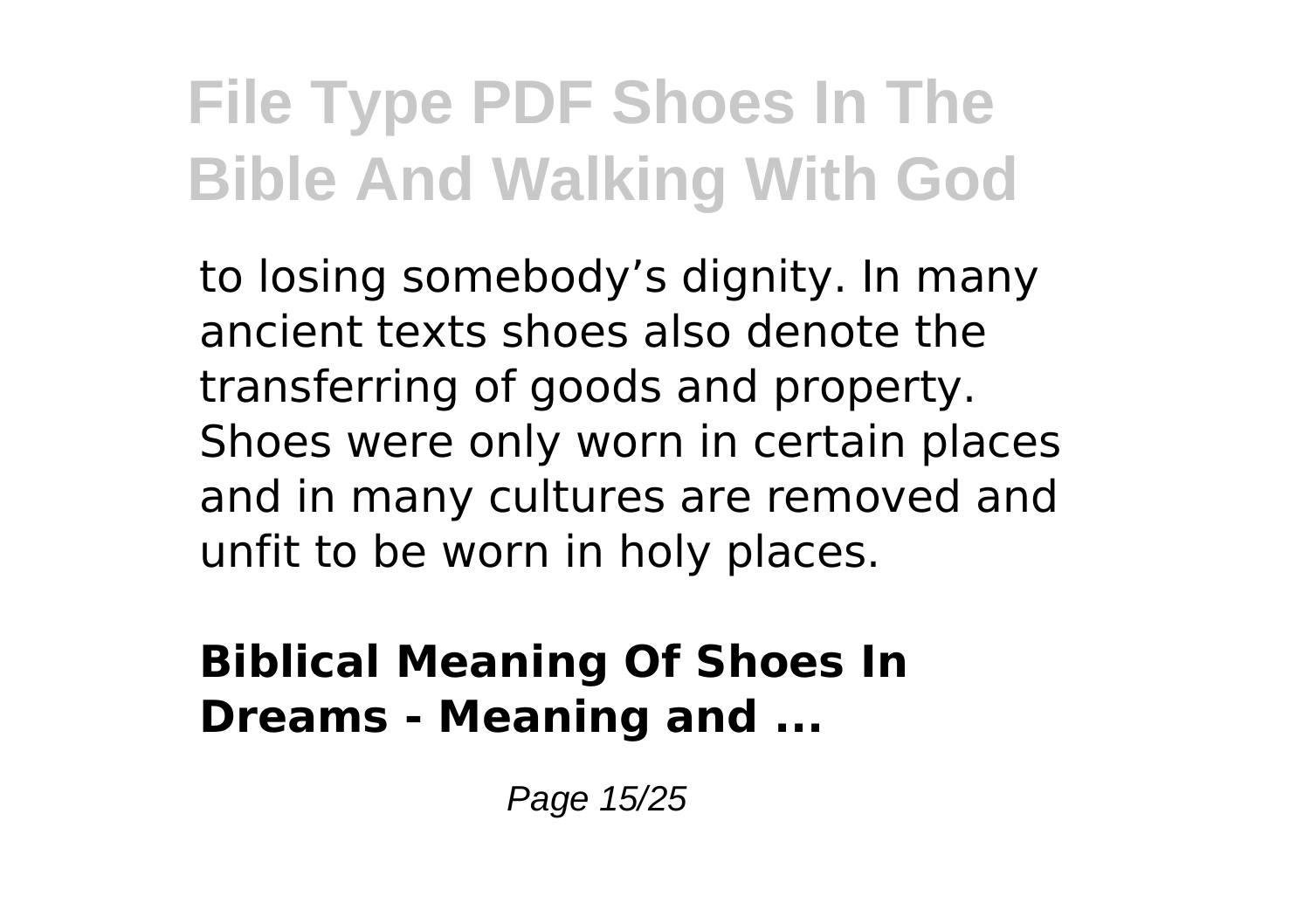Part of the Armor of God mentioned in Ephesians 6 is shoes and feet fitted with readiness of the gospel of peace. What Paul actually means here by 'Gospel' is 'Good News.' We are to fit ...

#### **What is "Feet Fitted with Readiness...Gospel of Peace ...** In the Bible, shoes represented our will

Page 16/25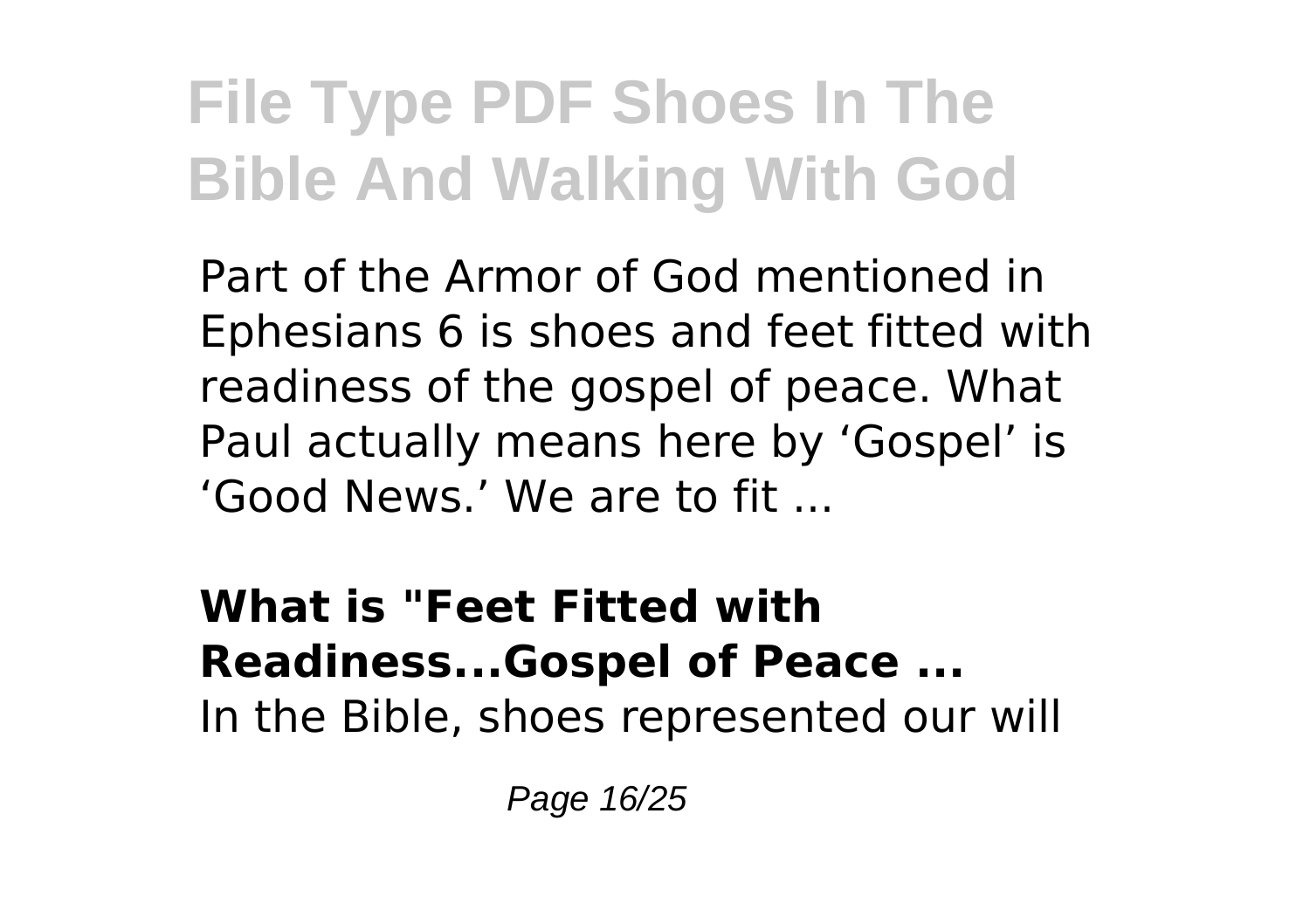to serve the God. Shoes were often used as symbols, and the only way to describe how far someone was willing to go for faith is by describing the shoes on his feet and how torn they were. Shoes in the Bible were also symbols of faith in God and victory over your enemies.

### **Biblical Meaning of Shoes in Dreams**

Page 17/25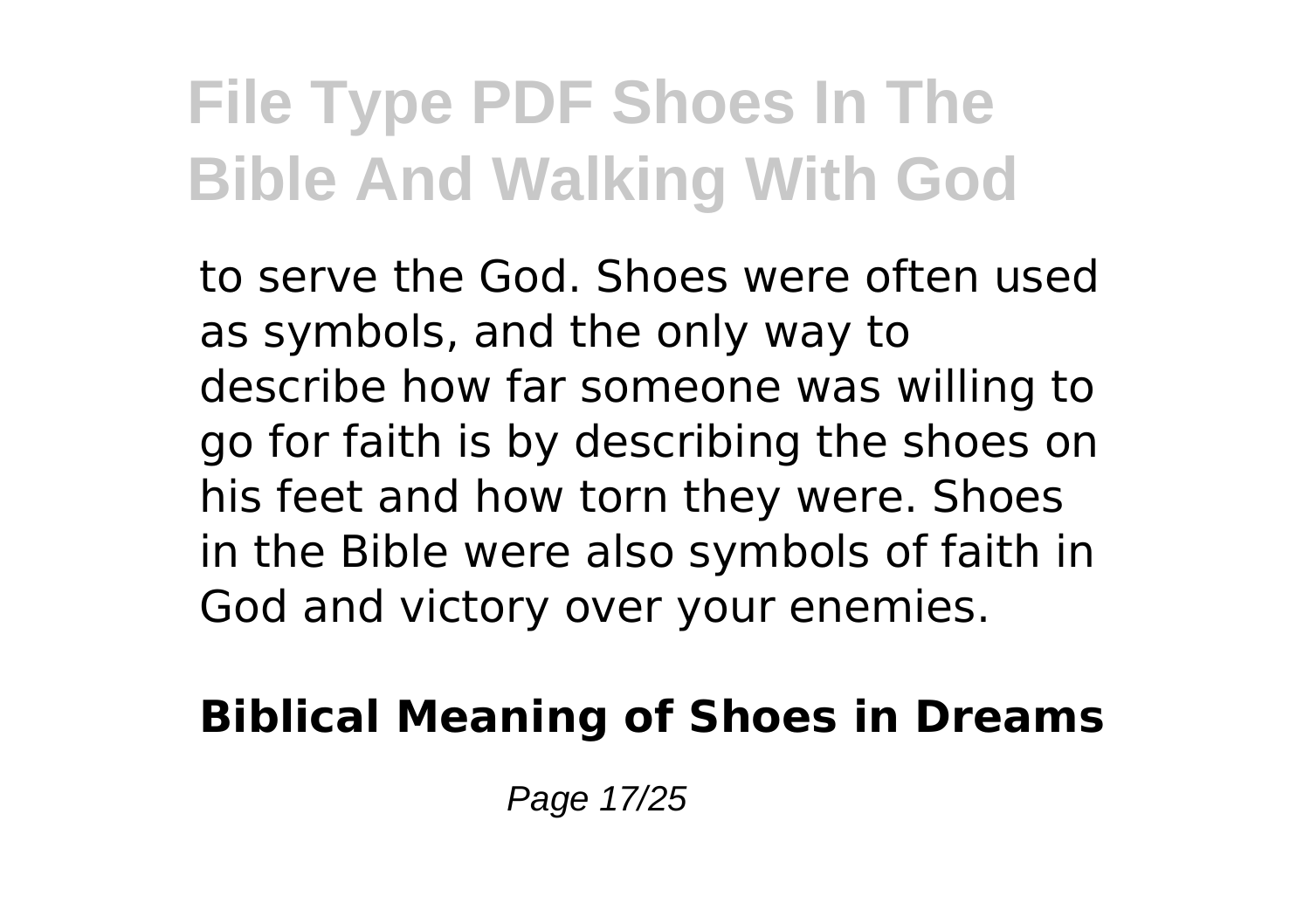### **– Interpretation and ...**

"Shoes" - discussed most often in the books of Luke (4), Exodus (2) and Joshua (2). "Shoes" - mentioned in 12 books and occurs 21 times in the King James Bible.

#### **Bible Verses About Shoes - 21 passages - King James ...** 'Shoes' in the Bible. Exodus 3:5 Exo 3:5.

Page 18/25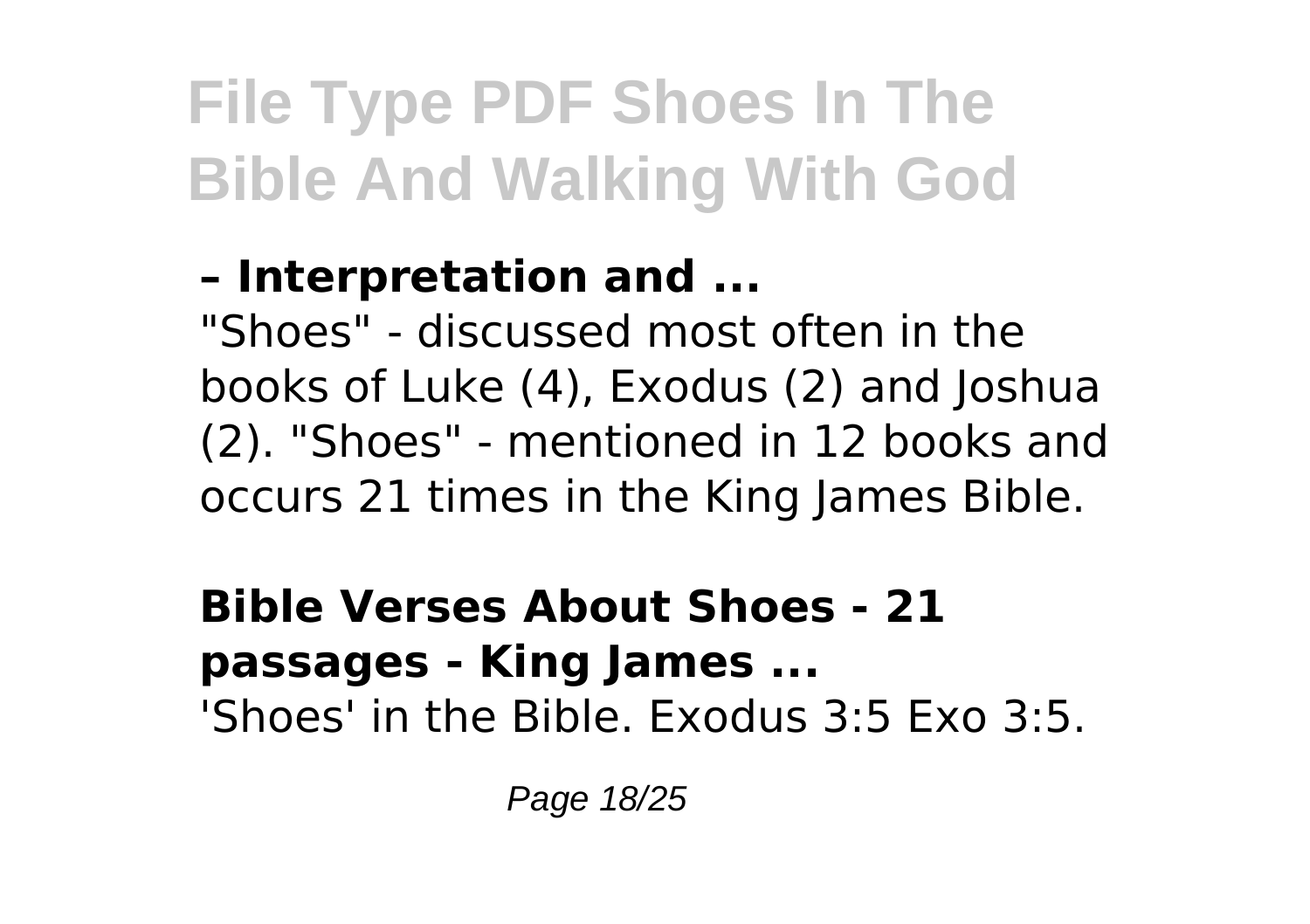Tools. And he said, Draw not nigh hither: put off thy shoes from off thy feet, for the place whereon thou standest is holy ground. KJV, YLT, ASV, AM, BBE. Verse Concepts. Gestures Adoration, Of God ...

#### **Shoes in the Bible (36 instances)** Shoes in the Bible and Walking with God [Howell, Patty] on Amazon.com. \*FREE\*

Page 19/25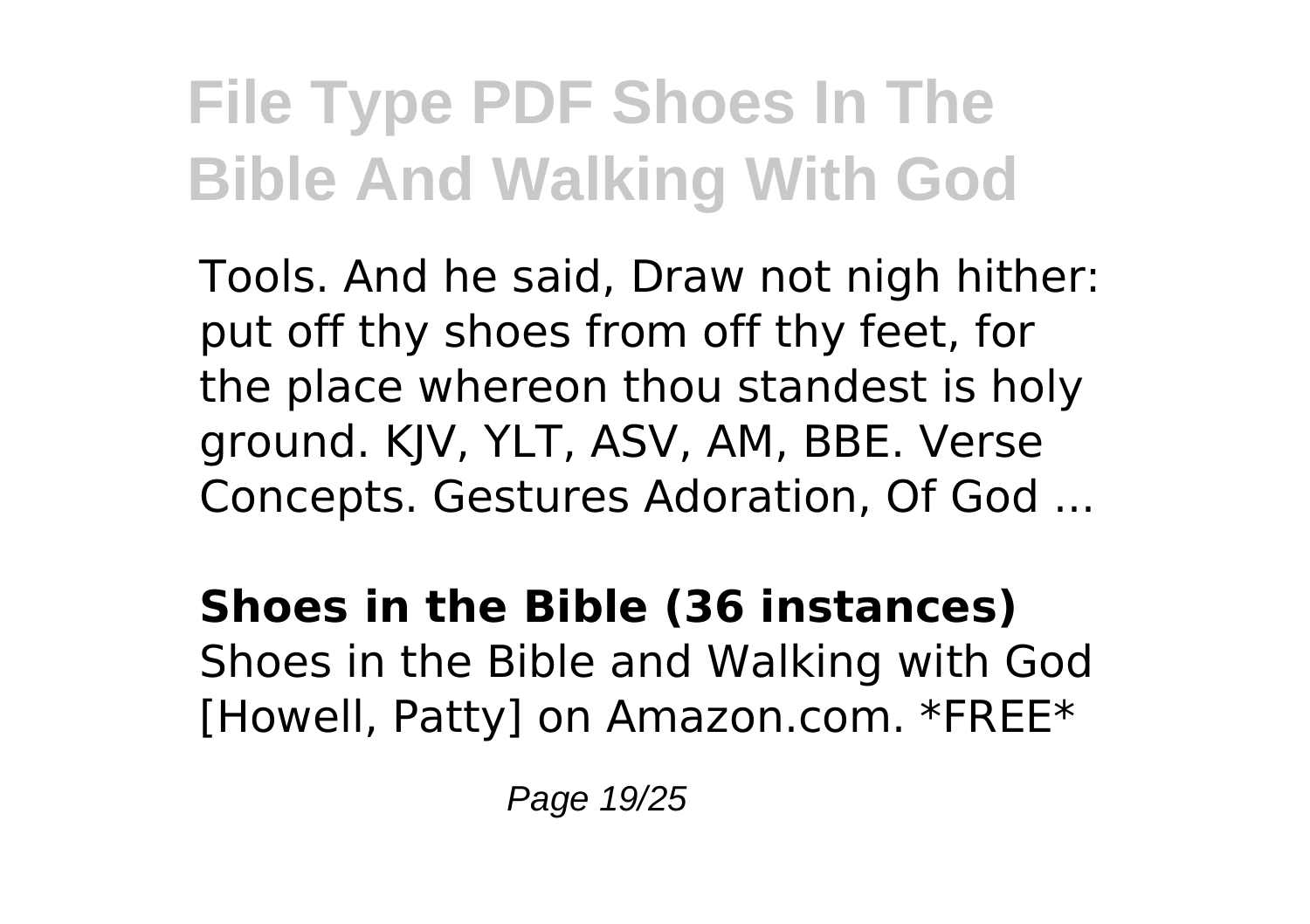shipping on qualifying offers. Shoes in the Bible and Walking with God

#### **Shoes in the Bible and Walking with God: Howell, Patty ...**

A common custom in the Orient and for many in North America is to take off your shoes when entering a person's home. God Has a High Standard for

Page 20/25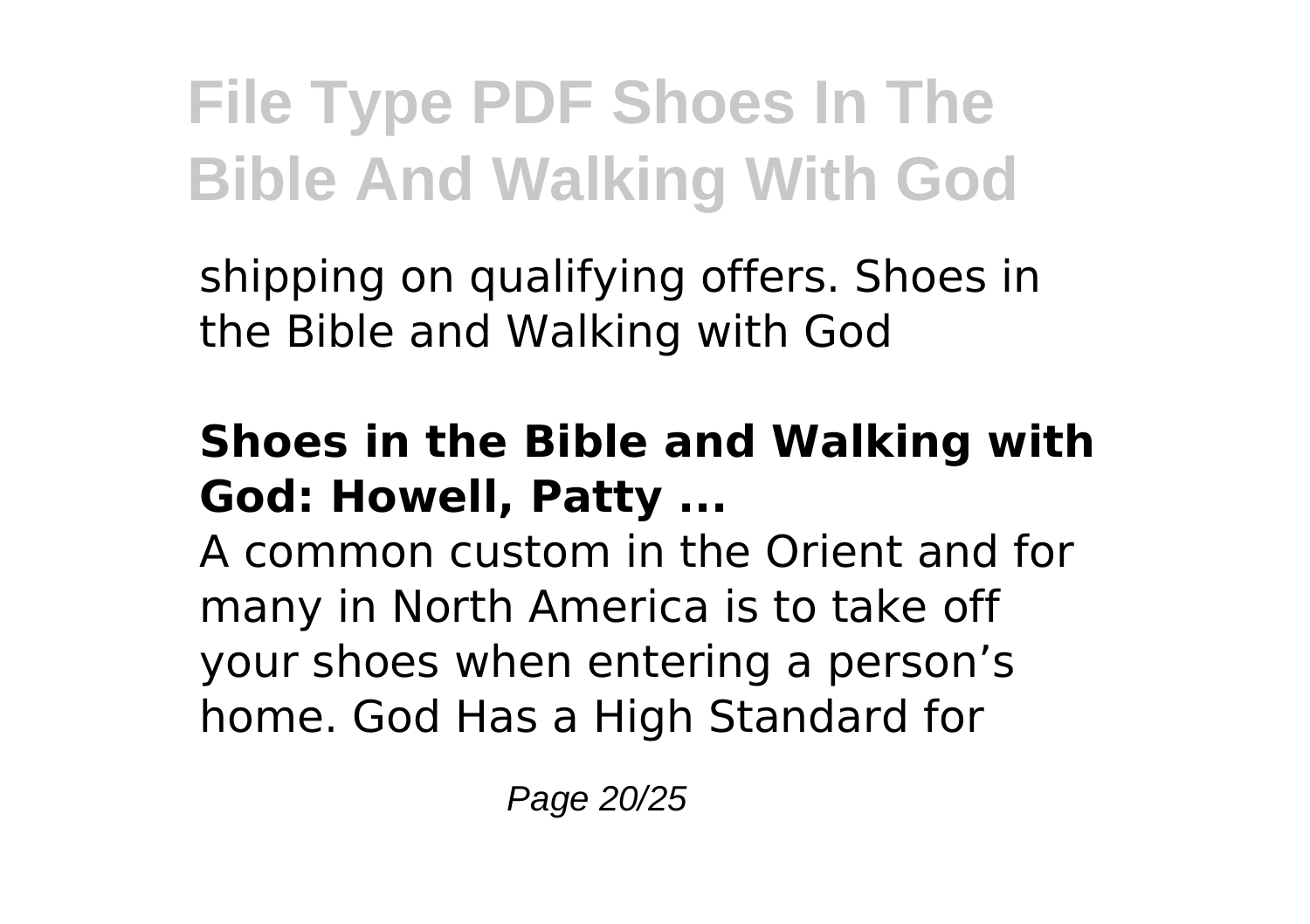Approaching Him When God established rules and regulations for the priests and Levites in the service of the tabernacle, He specified a lofty standard of propriety.

#### **"Take Your Sandals Off"--Why? | United Church of God**

Shoes have a special symbolism in the

Page 21/25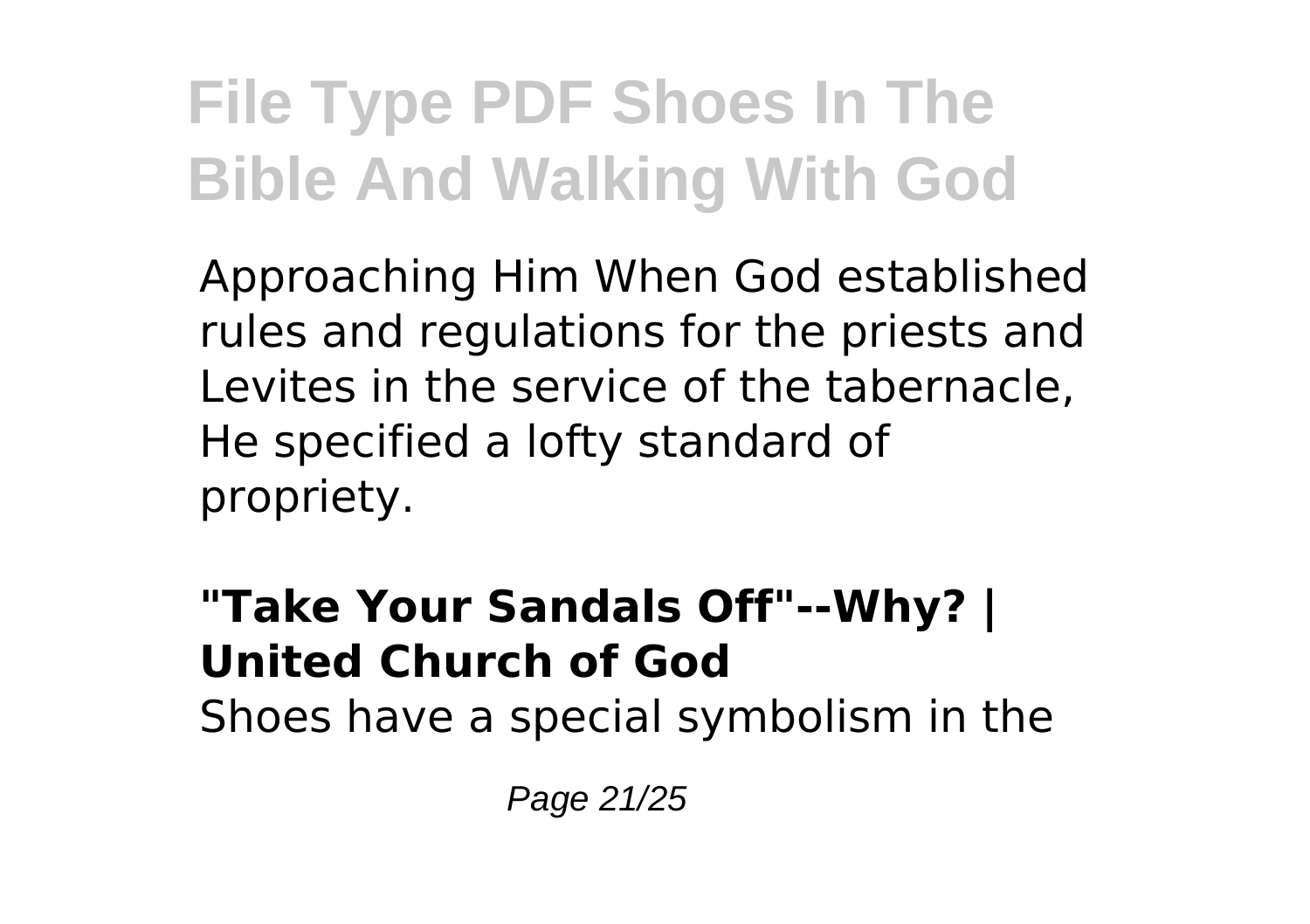Bible. In fact, the Bible is maybe our oldest source to discover the symbolism of shoes. Shoes usually represent our faith in God and our readiness to serve God. They can also, symbolize victory over the enemy, being taken cared for by God, our humility before God, answering of our prayers, etc.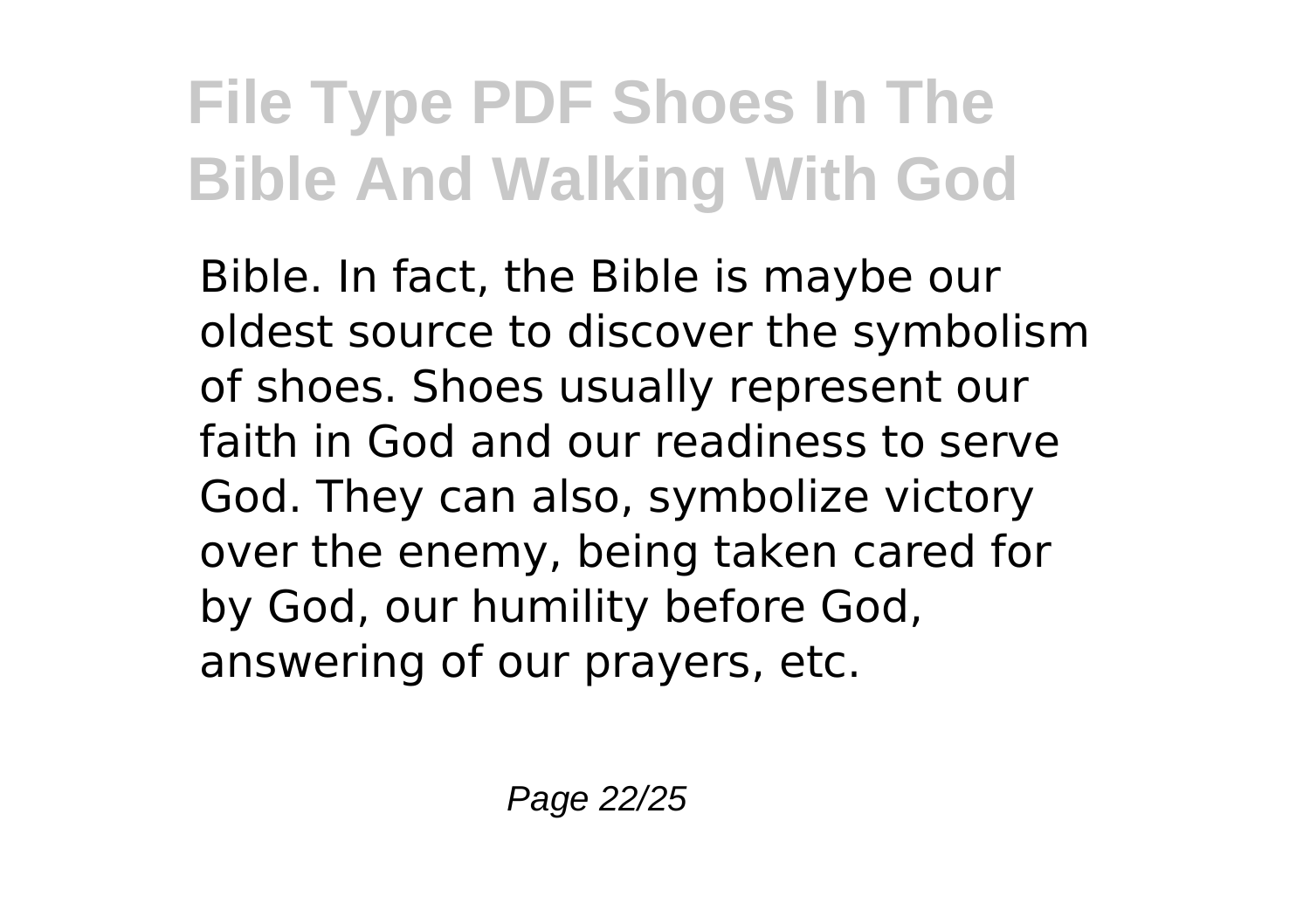### **Biblical Meaning of Shoes in Dreams – Meaning and ...**

Whether I want to exercise to maintain my fitness level or sustain my faith, I know right where to find my most important pieces of equipment. My running shoes are in my closet and my Bible is on the side table. 2 Timothy 3:16-17.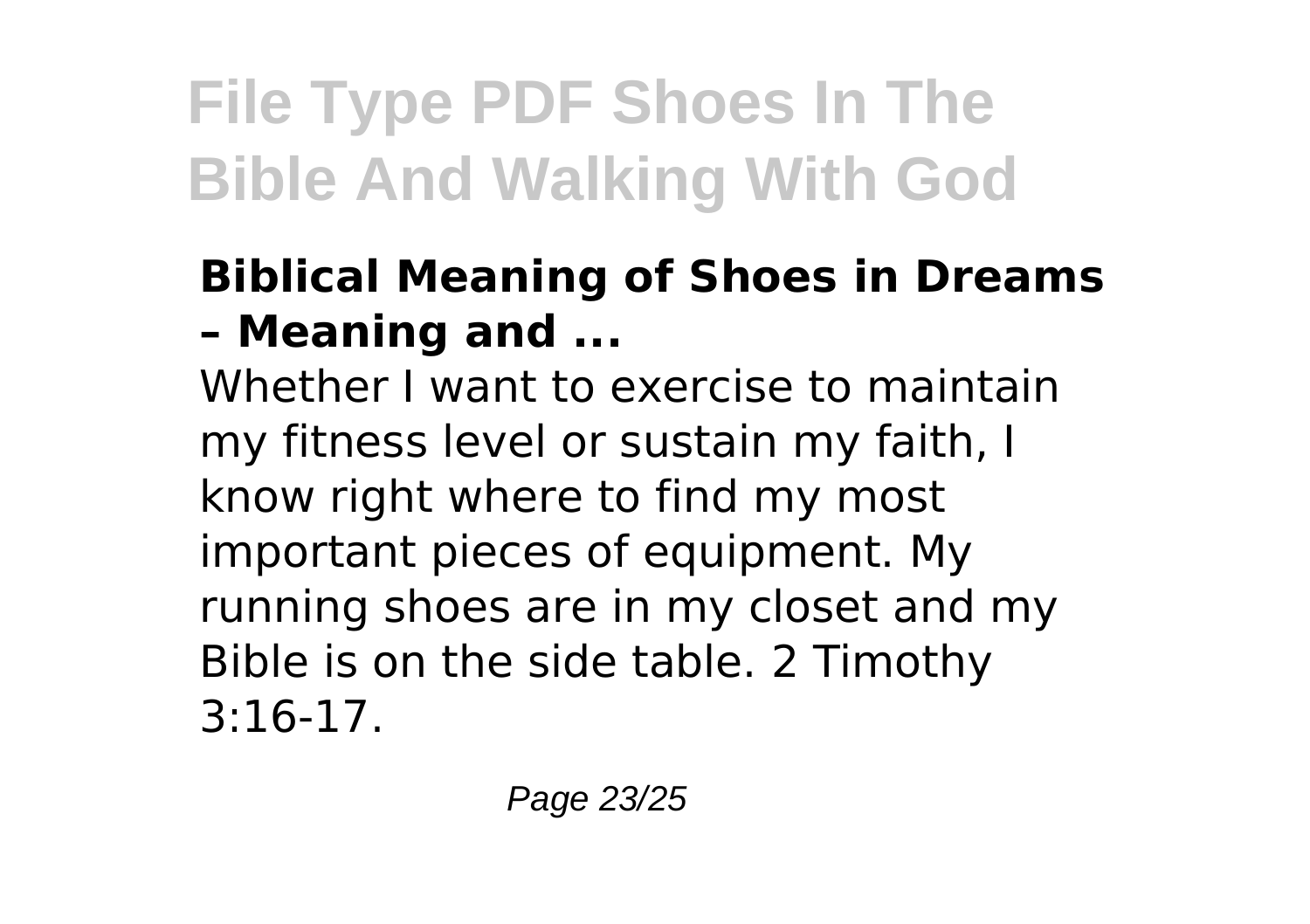### **Running Shoes & The Bible – Essential Fitness Equipment**

Cute Bible Tabs for Women - 90 Pieces Easy to Read Bible Tabs Old and New Testament with Guide Included That Add Personality to Your Bible Without Making it Feel Bulky 4.9 out of 5 stars 19 \$15.97 \$ 15 . 97